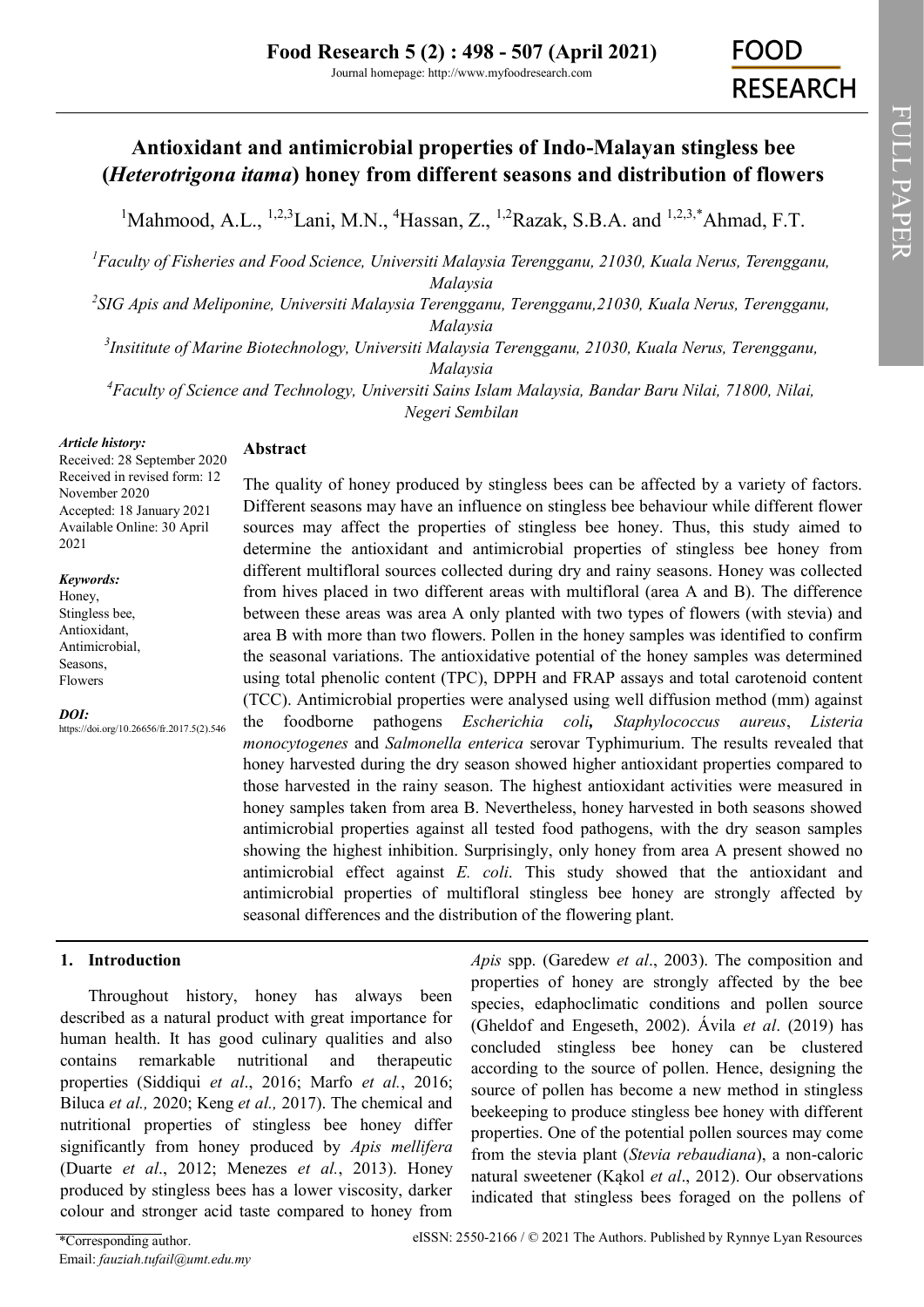FULL PAPER

stevia plants. Stevia plants contain stevioside and rebaudioside A (Abou-Arab *et al.,* 2010; Halim *et al.,*  2019). The effects of pollen from stevia plants on the properties of honey are still unclear and need to be explored. It may be possible that such honey may also contain these compounds which need to be elucidated. A study by Razak *et al.* (2019) has also found the stevioside in stingless bee honey collected from plant area with stevia.

Seasonal variation has been indicated as one of the major factors that affect the properties of honey. Nascimento and Nascimento (2012) and Oyerinde *et al.*  (2014) showed that the rainy season not only negatively affect honey yields but also may affect the properties of the honey itself. As the Malaysian state of Terengganu is well-known for its tropical monsoon climate, which consistently occurs from November until March (Sang *et al*., 2016), information on the effect of this climate on the quality of the harvested honey is much needed.

Honey from a stingless bee was reported to have antimicrobial and antioxidant properties (Ahmad *et al.,* 2019; Biluca *et al.* 2020) and is suggested as an alternative medicine to help in wound healing (Al-Mamary *et al*., 2002; Mulu *et al*., 2004). Previous studies have shown that the antibacterial and antifungal properties of stingless bee honey are contributed by the low pH, osmotic pressure (Mandal and Mandal, 2011; Zainol *et al*., 2013; Garedew *et al*. 2003; Hasali *et al.,*  2015; Ahmad *et al.* 2019), total phenolic and flavonoid content present in the honey (Khalil *et al.,* 2011; Iurlina *et al.,* 2019). Moreover, Hasali *et al*. (2015) stated that the antibacterial and antifungal properties of stingless bee honey have originated from the presence of lactic acid bacteria (LAB) strains.

Furthermore, the pollen source has also been indicated to influence the antioxidant properties of honey (Moniruzzaman *et al*., 2013). Thus, apart from studying the antioxidant properties of stingless bee honey, the present research is also intended to study the antimicrobial properties of multifloral honey produced by stingless bees that gathered pollen in areas with and without stevia plants.

#### **2. Materials and methods**

#### *2.1 Stingless bee honey samples*

Fresh honey from stingless bee (*Heterotrigona itama*) with different pollen sources was collected from two different sites (with and without stevia) at Pusat Tunas Stevia (PTS) plant nursery, Besut, Terengganu during the dry (April to July 2017) and rainy (September to November 2017) seasons. Sterile pipettes and glass

bottles were used for the honey sampling process. Extracted honey samples were placed in sterile, enclosed sterilized opaque glass containers wrapped with aluminium. Samples were then stored at  $4^{\circ}$ C until further analysis.

#### *2.2 Dry and rainy season identification*

Sample collection of stingless bee honey involved two phases, which were the dry and rainy seasons. Hygrometers were placed at both sampling sites few days before sample collection according to the method of de Figueiredo-Mecca *et al*. (2013), Nascimento *et al*. (2012) and Puškadija *et al*. (2007). Relative humidity and temperature were recorded at 1-hour interval for 3 hrs. The data collected was compared with data from the Terengganu Meteorological Department, Malaysia to determine the season.

#### *2.3 Pollen identification*

The main objective of pollen identification is to determine the pollen distribution of stingless bee (*Heterotrigona itama*) honey samples. The multifloral source of stingless bee honey was analysed using the pollen identification method by Marcos *et al.* (2015) with some modifications. In this method, five stingless bees with pollen on their hind tibia were captured per area for 6 days and then kept in separate glass jars. Pollens were collected from the stingless bees' hind tibia using a needle and then suspended in 1 mL of distilled water. One drop of suspended pollen was been placed onto a glass slide and covered with a coverslip. The pollens were observed under  $100 \times$  magnification using a light microscope. Photos of the pollens were taken and used for visual identification.

#### *2.4 Total phenolic content (TPC)*

The total phenol (TPC) content test was determined using a modified version of Folin-Ciocalteu's phenol reagent (Singleton *et al*., 1999). Samples of 1 gram of stingless bee honey were weighed in test tubes wrapped with aluminium foil and were diluted with 10 mL of distilled water. One millilitre of diluted honey samples was transferred using a micropipette and mixed with 5 mL of 10% (v/v) Folin-Ciocalteu's reagent and incubated for 5 mins at room temperature  $(25\pm2\degree C)$ . After 5 mins, 4 mL of 75% w/v aqueous sodium carbonate solution was added and the mixture was further incubated for 2 hrs. The absorbances of the samples were then measured at 765 nm using a UV-Vis (double beam) spectrophotometer (Shimadzu UV-1700 PharmaSpec, Japan). The TPC of each sample was reported as the mean value of triplicate assays and expressed in mg gallic acid equivalents (GAE)/kg of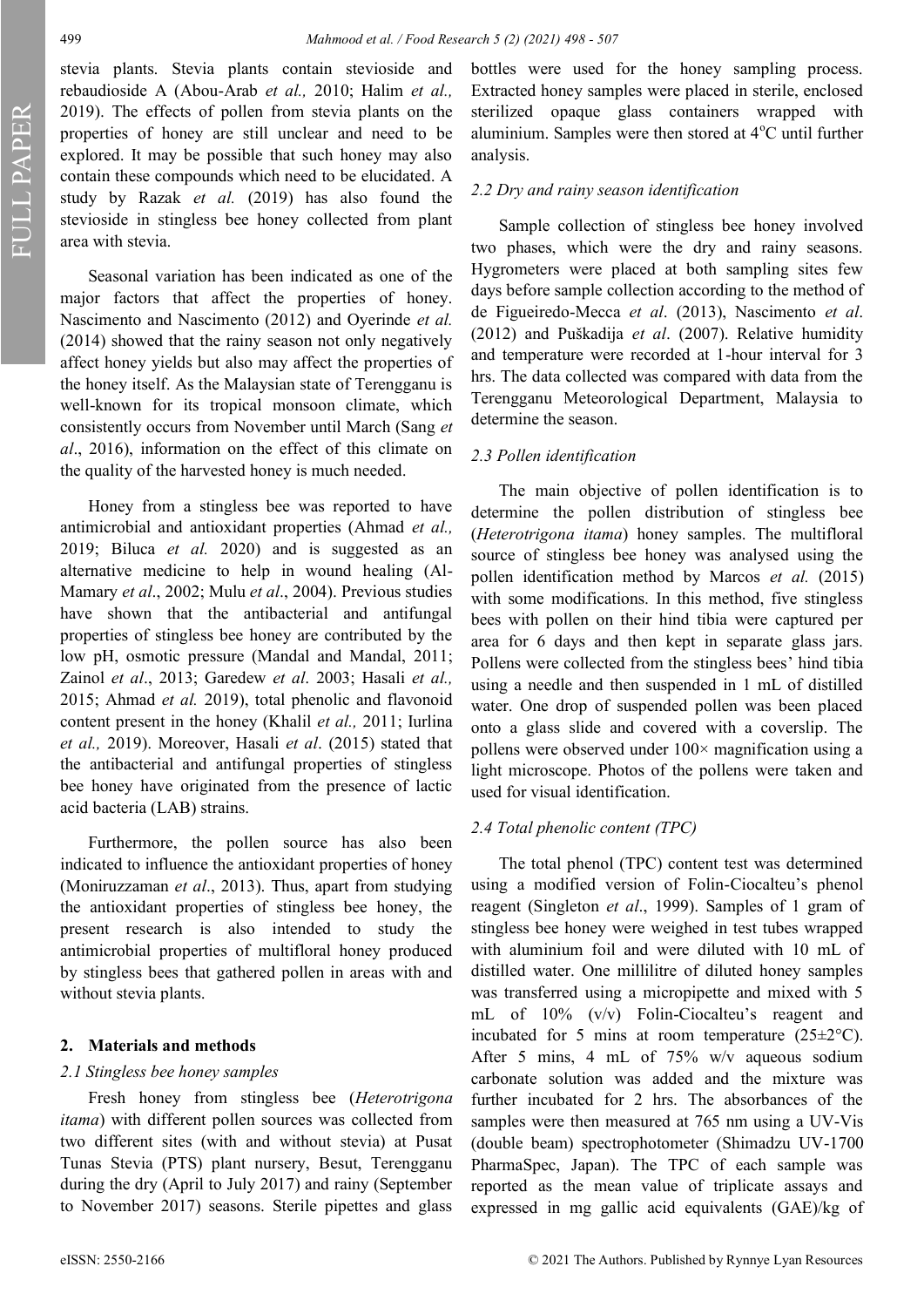honey sample.

### *2.5 Total carotenoid content*

The total carotenoid content of the honey samples was determined as previously reported by Ferreira *et al*. (2009) using ß-carotene as the standard (Boussaid *et al*., 2014). The samples were mixed with an acetone-hexane mixture (6:4) and shaken vigorously at room temperature. The mixture was measured at 450 nm using a UV-Vis (single beam) spectrophotometer (Spectroquant Pharo 300, USA).

### *2.6 Free radical scavenging ability*

The free radical scavenging activity of the honey samples was determined using the 1,1- diphenyl-2picrylhydrazyl (DPPH) assay (Boussaid *et al*. 2014). Samples were added with the DPPH and then incubated for 60 min at room temp  $(25\pm2$ °C). The absorbance of the samples and control were measured at 517 nm with a UV-Vis spectrophotometer (Shimadzu UV-1700 PharmaSpec, Japan). The radical inhibition measurements were expressed as a percentage (%) of DPPH inhibition (Boussaid *et al*., 2014).

### *2.7 Ferric reducing antioxidant power (FRAP)*

The reducing power of the honey samples were determined based on the method described by Benzie and Strain (1996). The FRAP reagent was prepared by mixing 10 mM TPTZ (2,4,6-tripyridyl-s-triazine) solution with 300 mM acetate buffer (pH 3.6) and 20 mM iron (III) chloride hexahydrate. An aliquot of 200  μL of honey solution was mixed with 1.5 mL of FRAP reagent, and incubated at 37°C in a water bath for 4 mins. The absorbance of the mixture was then measured at 593 nm (distilled water as blank) using a UV- Vis spectrophotometer and compared with ferrous sulfate  $(FeSO<sub>4</sub>)$  as the standard.

# *2.8 Antimicrobial activity using well-diffusion method*

The effects of different pollen sources and seasons towards the antimicrobial activity of stingless bee honey (*Heterotrigona itama*) were determined using the welldiffusion method on Mueller Hilton agar against *Escherichia coli* (ATCC 25922), *Listeria monocytogenes* (ATCC 13932)., *Salmonella enterica* serovar Typhimurium (ATCC 13311) and *Staphylococcus aureus* (ATCC 6538). Suspensions of 24 hrs cultures of food-borne pathogenic bacteria were prepared using saline water and the turbidity was ensured to be equivalent with 0.5 McFarland. Suspensions (100  $\mu$ L) made were spread onto Mueller Hilton agar plates and then, four wells were made on the agar plates using the back of sterile tips (Ewnetu *et al*., 2013). Then, 100 µL

of each sample was added to the wells. All of the plates were then incubated at  $37^{\circ}$ C for 24 hrs in an incubator and the diameter of bacterial growth was inhibition was measured.

# *2.9 Statistical Analysis*

All analyses were carried out in triplicate for each sample and the experimental results were expressed in mean value  $\pm$  standard deviation. Significant analysis of variance  $(p < 0.05)$  was performed using the Minitab statistical software (version 14).

# **3. Results and discussion**

### *3.1 Pollen identification from hind tibia*

Pollens collected from stingless bee*-*hind tibia were compared with the reference flowers under 100X magnification using a light microscope (Table 1) for identification. The data obtained from pollen identification is important to determine the differences between the multifloral honey samples. The data obtained clearly showed that the type of pollen collected depends on the species of flowering plants surrounding the nest.

# *3.2 Pollen distribution analysis*

The distribution of pollens foraged by stingless bees varies according to the available flower source and preference by the stingless bee itself. This preferential behaviour is normally done by the scouts of stingless bees which will identify high-quality pollen before signalling to the foraging stingless bees to forage for the pollen (Real, 2012). Stingless bees identify the types of flower based on the colour of pollen and also scent (Harder *et al.,* 2004). Previous studies (Steven *et al.,*  2003; Harder *et al.,* 2004) discovered that flower characteristics such as the colour of petals colour, the colour of pollen and the size of petals influence the foraging behaviour of stingless bees. The pollen distribution analysis in the present study showed different types of pollens foraged by stingless bees at nests in both areas (A and B; Figure 1). Only two plant species were identified from the pollen collected from stingless bees in area A. The majority of the pollen was from the flowers of *Antigonon leptopus* (53%) while the remainder was from *S. rebaudiana* (47%). *A leptopus* is a flowering plant that grows with a vine structure. Stingless bees are attracted to *A. leptopus* which have smaller and more attractive pollen and petal colour compared to the white flowers produced by *S. rebaudiana*. Meanwhile, there were more (four) plant species identified from the pollen on stingless bees in the area B, which were *A. leptopus*, *Biden pilosa*, *Caudatus sulphureus* and *Orthosiphon stamineus*. *A. leptopus*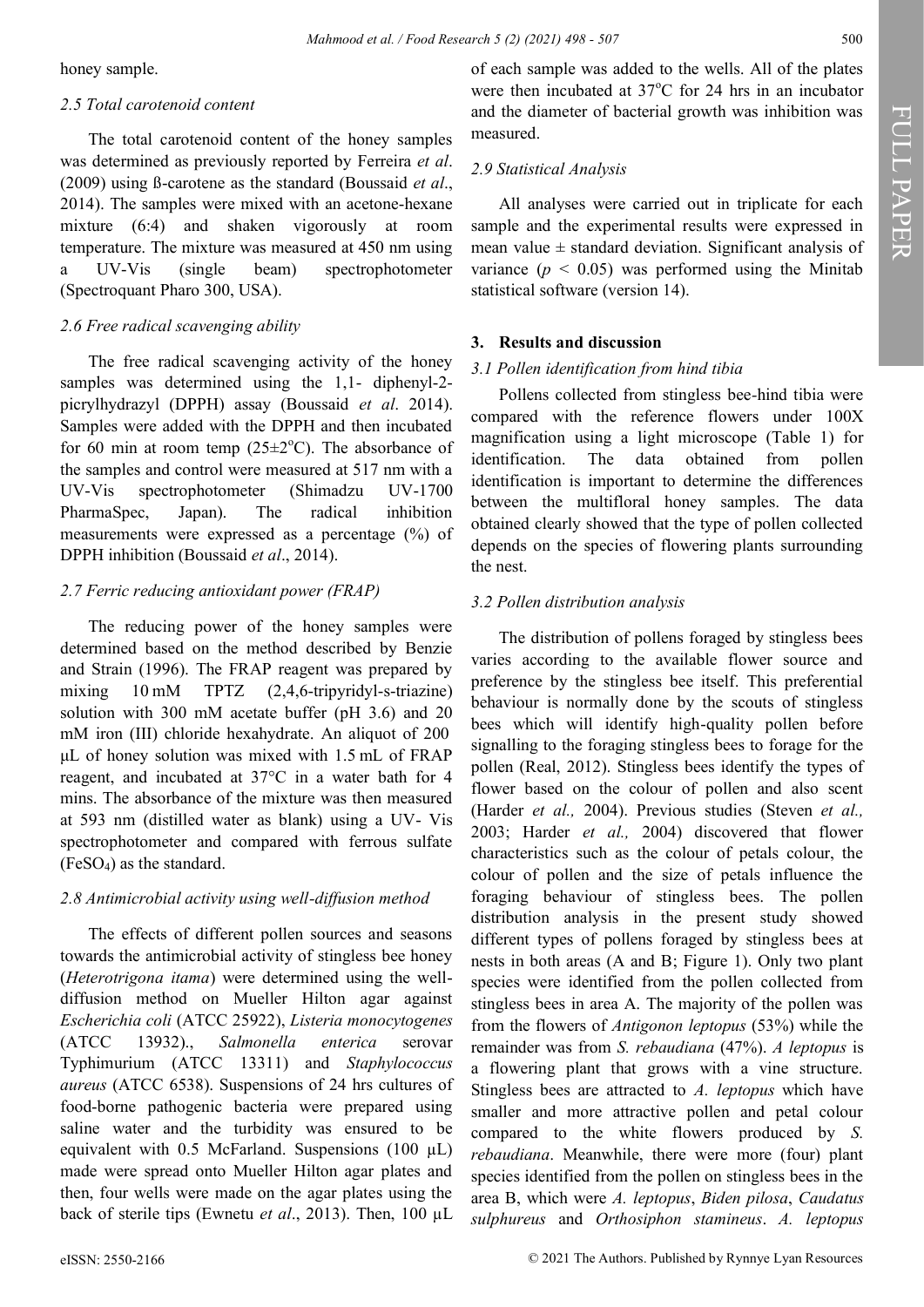| Area                        | Table 1. I onen kiemintation from stingless occ (11. <i>numa)</i> film tioni concetta from area <i>i</i> cana <i>D</i><br>Reference flower |                                                              | Pollen from<br>reference flower<br>under $100\times$<br>magnification | Pollen from<br>stingless bee-hind<br>tibia under $100 \times$<br>magnification |
|-----------------------------|--------------------------------------------------------------------------------------------------------------------------------------------|--------------------------------------------------------------|-----------------------------------------------------------------------|--------------------------------------------------------------------------------|
| $\mathbf A$                 | Stevia rebaudiana                                                                                                                          |                                                              |                                                                       |                                                                                |
|                             | Antigonon leptopus                                                                                                                         | O D AMAR                                                     |                                                                       |                                                                                |
| $\, {\bf B}$                | Antigonon leptopus                                                                                                                         | O D PING                                                     |                                                                       |                                                                                |
|                             | Orthosiphon stamineus                                                                                                                      |                                                              |                                                                       |                                                                                |
|                             | Biden pilosa                                                                                                                               |                                                              |                                                                       |                                                                                |
|                             | Caudatus sulphureus                                                                                                                        |                                                              |                                                                       |                                                                                |
|                             |                                                                                                                                            | Stevia<br>rebaudiana<br>43%<br>Caudatus<br>sulphureus<br>13% | Orthosiphon<br>stamineus<br>7%                                        |                                                                                |
| Antigonor<br>leptopu<br>57% |                                                                                                                                            | Biden.<br>pilosa<br>20%                                      |                                                                       | Antigonon<br>leptopus<br>60%                                                   |

Table 1. Pollen identification from stingless bee (*H. itama*) hind tibia collected from area A and B

Figure 1. Pollen distribution of stingless bee nest surrounded with multifloral in area A and B for 6 days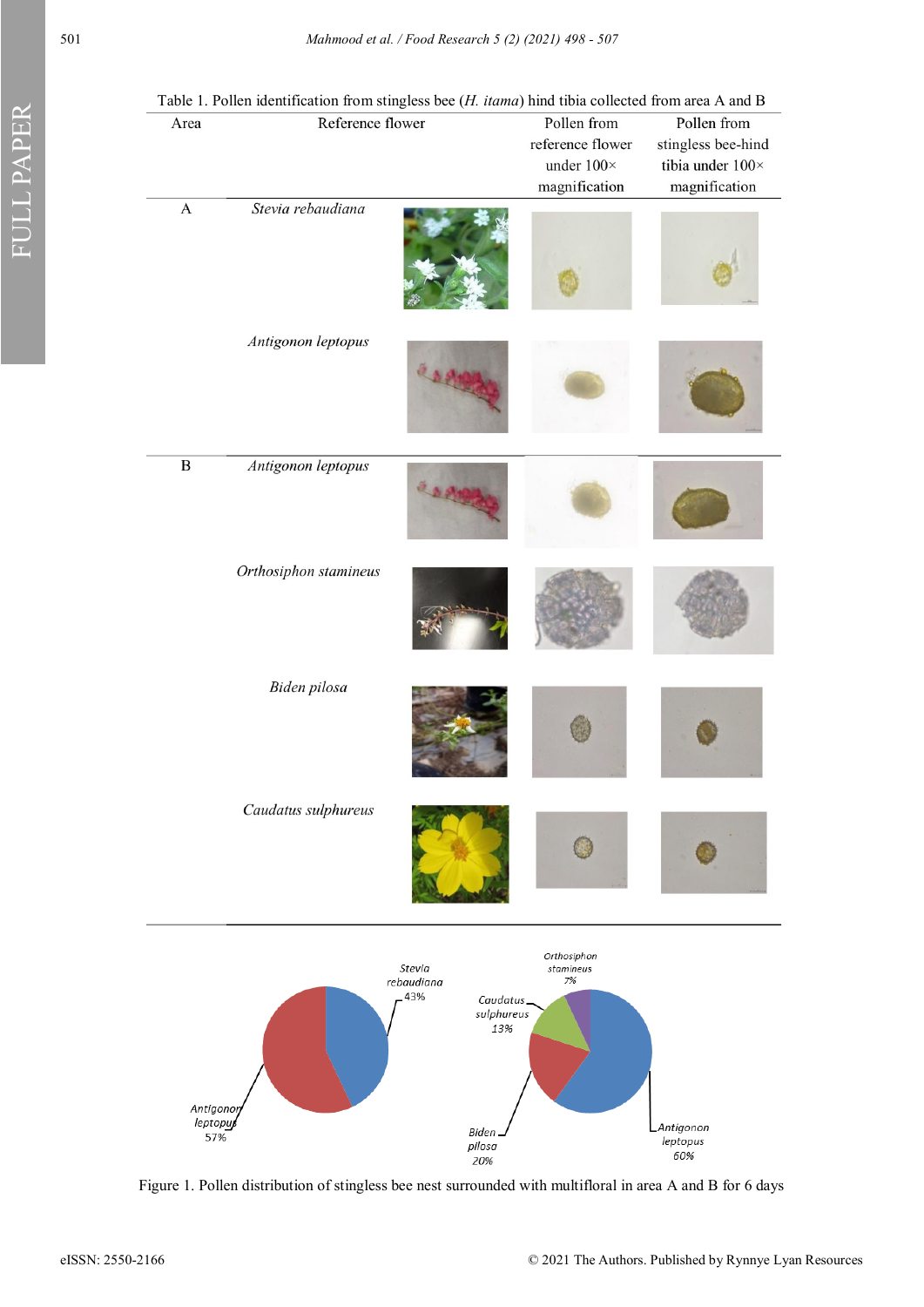dominated the total pollen distribution (60%) compared to other plant species.

### *3.3 Effect of environmental conditions and pollen distribution on antioxidant and antimicrobial properties of stingless bee honey*

These analyses were done to study the relationship between environmental conditions and pollen distribution on the antioxidant and antimicrobial properties of stingless bee honey. The environmental conditions of the selected area were determined based on the temperature and relative humidity. The highest recorded relative humidity (%) was at 84.30% during the rainy season while the lowest was at 51.67 % during the dry season (Figure 2) and the temperature was in the range of 28 - 31°C and 21 - 22°C for dry and rainy seasons, respectively (Figure 3). The increase in the percentage of relative humidity was because of the rainfall. The relative humidity during the rainy season was within the range as reported by the Malaysian Meteorological Department which ranged from 72% to 90% (Malaysian Meteorological Department, 2009).



Figure 2. Relative humidity (%) for dry and rainy season at Kampung Tempinis, Jertih.

\*Data are mean of triplicates ( $n = 3$ ) with error bar indicating standard deviation. Mean values with different letters indicate significant difference ( $p < 0.05$ ) between seasons.



Figure 3. Temperature for dry and rainy season at Kampung Tempinis, Jertih

\* Data are mean of triplicates ( $n = 3$ ) with error bar indicating standard deviation. Mean values with different letters indicate significant difference ( $p < 0.05$ ) between seasons.

From the results obtained, there were significant differences ( $p < 0.05$ ) in the antioxidant of stingless bee honey obtained during the dry and rainy season from different flower sources (Table 2). The total phenolic content (TPC), DPPH and FRAP scavenging activity (%) in multifloral stingless bee honey from area B were higher compared to the honey collected in area A in both

seasons ( $p < 0.05$ ), where the highest was during the dry season. Compounds that may have contributed towards the antioxidant activity were phenols, catalase, glucose oxidase, phenolic acids, ascorbic acids, flavonoids, carotenoids derivatives, organic acids, Maillard reaction products, and amino acids (Alzahrani *et al*., 2012). The lower antioxidant activity in honey samples during the rainy season may be due to the negative effect of the season on foraging activity and pollen viability (Puškadija *et al*., 2007). In rainy seasons, strong winds reaching 10 to 30 knots (Abdullahi *et al.*, 2014) can cause pollens to be blown away while also disturbing the foraging activity of stingless bees (Puškadija *et al*., 2007). During the rainy seasons, when the food source is insufficient, stingless bees will forage pollen in the range of only 20 meters around the nest (Samsudin, 2016) and some of the foragers will just remain in the hive until the rains stop (Jaapar *et al.* 2018). During the dry season, a large forager bee can forage up to 2100 meters (Kuhn-Neto *et al.,* 2009). Besides, the presence of water vapour during the rainy season also gives a negative effect on the pollen and the quality of the stingless bee honey. The effects of relative humidity and temperature on the distribution of pollen was clearly explained by Aronne (1999) and subsequently affected the bee foraging activity. Puškadija *et al*. (2007) observed the most intensive bee activity occurred at a humidity of 40 to 50% while a higher relative humidity (>70%) reduced the bee scavenging activity down to 0%. These suggest that the rainy season reduce the antioxidant properties and the yield of the honey. Observation of stingless bee honey from both seasons also showed differences in the volume of yield and intensity of colour. Honey collected during the dry season was darker and of higher yield compared to those from the rainy season.

Other than the season, the high antioxidant properties of multifloral stingless bee honey samples from area B were clearly due to the higher variety, quantity and quality of flowers surrounding the nest. The plant species identified from the pollen on stingless bees in the area without stevia plants (Figure 1, Area B) may have contributed to the high antioxidant activity in the honey. Previous studies reported that alkaloids, flavonoids, tannins, terpenoids, saponins and phlobatanin in *A. leptopus* (Govindappa, 2015; Pradhan and Bhatnagar, 2016) are well-known to have potential medicinal and therapeutic properties (Kennedy and

FULL PAPER

FULL PAPER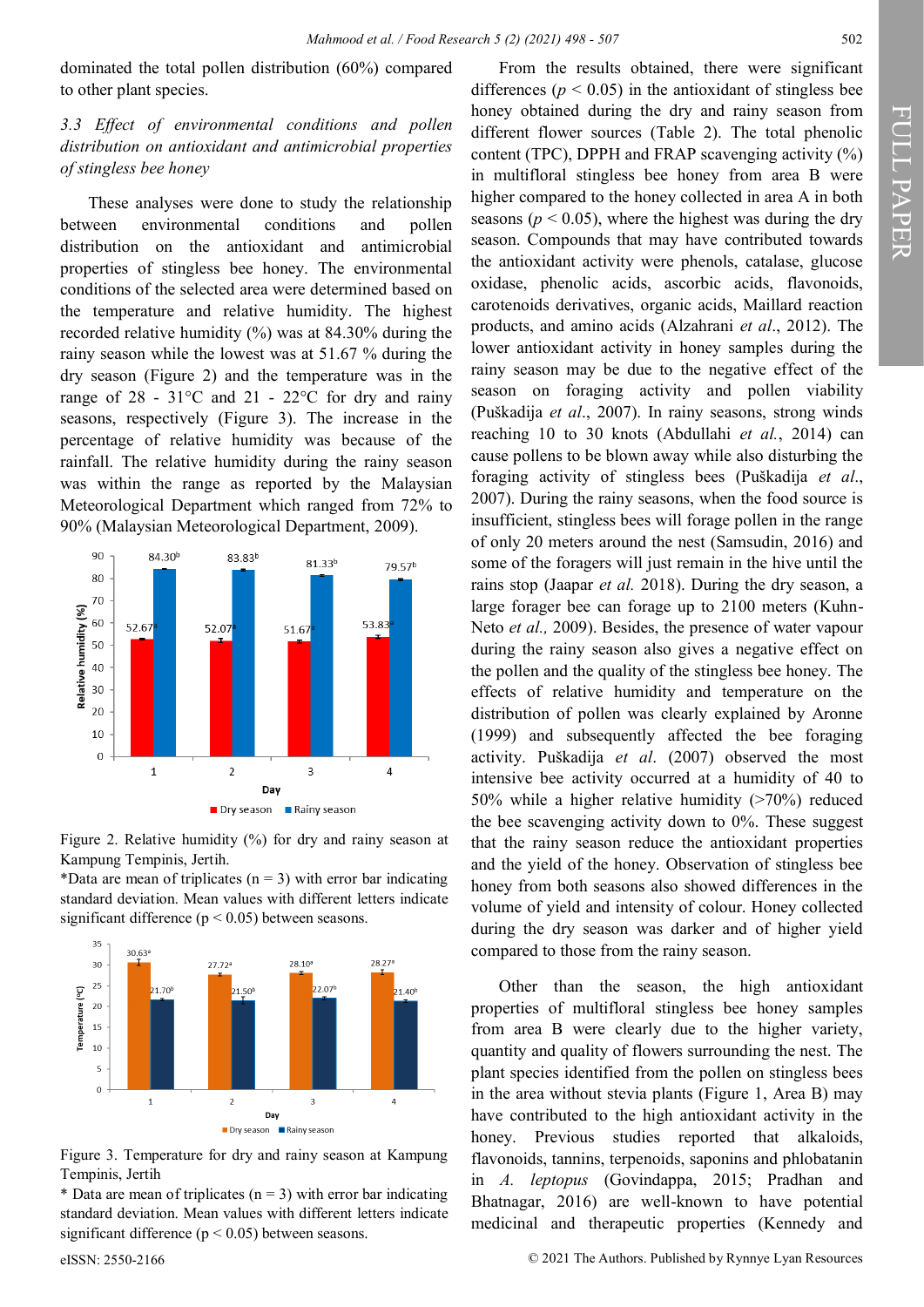|                                                                  | Dry Season                     |                                | Rainy Season                   |                                |
|------------------------------------------------------------------|--------------------------------|--------------------------------|--------------------------------|--------------------------------|
|                                                                  |                                |                                | A                              | B                              |
| TPC $(mg \text{ GAE}/g)$                                         | $13.31 \pm 0.52$ <sup>aA</sup> | $23.79 \pm 0.16^{aB}$          | $6.16 \pm 0.31^{\text{bA}}$    | 9.38 $\pm$ 0.53 <sup>bB</sup>  |
| DPPH $(\%)$                                                      | $72.12 \pm 0.68^{\text{aA}}$   | $86.03 \pm 0.91$ <sup>aB</sup> | $32.77 \pm 0.80$ <sup>bA</sup> | $50.99 \pm 0.50$ <sup>bB</sup> |
| FRAP ( $\mu$ g Fe(II)/ Kg)                                       | $112.57 \pm 0.49^{\text{aA}}$  | $153.26 \pm 0.93 ^{\rm aB}$    | $42.31 \pm 0.35^{bA}$          | 90.64 $\pm$ 0.75 <sup>bB</sup> |
| Carotenoid (µg of $\beta$ - carotene/mL) 0.13±0.01 <sup>aA</sup> |                                | $0.25 \pm 0.1^\mathrm{aB}$     | $0.05 \pm 0.006^{\rm bA}$      | $0.12 \pm 0.01$ <sup>bB</sup>  |

A – Multifloral stingless bee honey from area A, B – Multifloral stingless bee honey from area B. Values are expressed as mean±SD from three independent replicates of each sample. Values with a different lowercase superscript are significantly different ( $p < 0.05$ ) between seasons while values with a different uppercase superscript are significantly different ( $p < 0.05$ ) between flower source.

Wightman, 2011). In another study by Bartolome *et al*. (2013), the specific phytochemicals and their classes (in parentheses) that were able to be identified with antioxidant properties in *B. pilosa* were 3,5-Di-Ocaffeoylquinic acid (phenylpropanoid:), 3-O-Rabinobioside (saccharide), quercetin 3-O-rutinoside and jacein (flavonoids); and chlorogenic acid (phenolic compound). *C. sulphureus* also contains phytochemical substances that contributed to the antioxidant properties of stingless bee honey. Similarly, Ameer *et al.* (2012) also identified classes of flavonoids, polyphenols, diterpenes and terpenoids present in *O. tamineus*.

Table 2 also shows a similar trend where multifloral stingless bee honey samples from area B that were collected during the dry season showed the highest total carotenoid content (0.25 µg/mL) compared to other samples. The difference in total carotenoid content in honey is strongly influenced by the flower sources. This can be seen in a study by Boussaid *et al*. (2014) who showed that honey from citrus flowers having had the highest total carotenoid content (4.72 mg/kg) while the lowest content (1.16 mg/kg) was found in honey from rosemary flower. Meanwhile, a previous study by Jimenez *et al*. (2016) on *Scaptotrigona mexicana* honey showed a very low total carotenoid content of 0.56 mg/ kg.

The antimicrobial activities of multifloral stingless bee honey from both areas against four pathogenic bacteria are shown in Table 3 for both seasons. As can be seen, there were significant differences ( $p < 0.05$ ) in the antimicrobial activities of the honey samples from the dry and rainy seasons. Multifloral stingless bee honey samples from both areas during the dry season showed higher inhibition compared to the rainy season. Positive inhibition results against *L. monocytogenes* can be seen in the result and again, the larger inhibition was shown by honey from the dry season. Amongst the four pathogenic bacteria, the largest inhibition zone was shown against *S. enterica* ser*.* Typhimurium while the lowest was *E. coli*. The relatively small inhibition zone showed that *E. coli* was able to withstand the low pH and

other non-peroxide antimicrobial properties of the multifloral stingless bee honey. A previous study by Ulusoy *et al*. (2010) showed a similar inhibitory trend where honey samples bees honey from different flower sources have smaller inhibition zones against *E. coli*  compared to other pathogenic bacteria. However, the present study found that the multifloral stingless bee honey from area B had a larger inhibition zone against *E. coli* at 11.33 mm compared to honey samples from a previous study by Ulusoy *et al.* (2010) where the inhibition was only at 6 mm and 8 mm for honey from monofloral (lime flower) and multifloral (rhododendron, chestnut and lime), respectively.

Multifloral stingless bee honey samples from both areas during the dry and rainy seasons were able to inhibit *S. aureus* higher than those collected during the rainy season. A study by Ulusoy *et al.* (2010) showed no inhibition of honey from the lime flower, rhododendron and chestnut against *S. aureus*. This shows that stingless bee honey has a stronger antimicrobial activity compared to honey produced by *Apis* spp*.* In another study by Zainol *et al.* (2013), the inhibition of Gelam and Tualang honey against the *S. aureus* were 15.52 and 16.34 mm respectively, which were smaller in comparison to the result in the present study (19.33 mm).

Table 3 also shows positive inhibition result against *L. monocytogenes* and again, the larger inhibition was shown by honey from the dry season. Amongst the four pathogenic bacteria, the largest inhibition zone was shown against *S. enterica* ser*.* Typhimurium. The large inhibition zone of stingless bee honey against *S. enterica*  ser*.* Typhimurium may be due to the optimum pH growth of *S. enterica* ser*.* Typhimurium being pH 7-7.5 (Podolak *et al*., 2010) which was not compatible with the much lower pH of the stingless bee honey.

Overall, this study showed a trend where the higher antioxidant values in honey exhibited the larger antimicrobial inhibition zones, and this observation is in agreement with a previous study by Ulusoy *et al*. (2010). Multifloral stingless bee honey samples from both areas during the rainy season showed a lower inhibition zone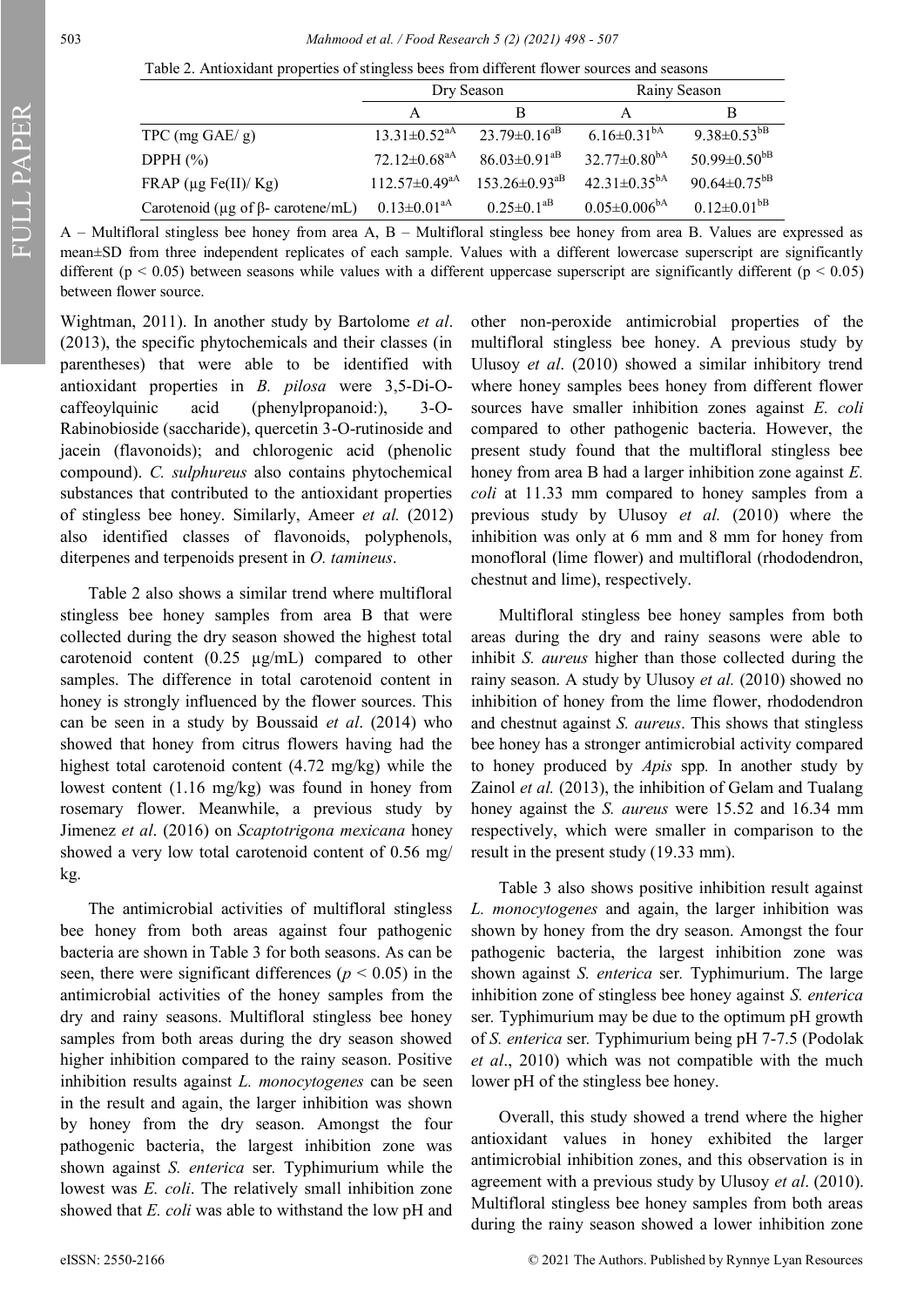Table 3. Diameter of inhibition zone in (mm) of stingless bee A and B from dry and rainy seasons against four pathogenic bacteria

|                                      | Diameter of inhibition zone (mm) |                               |                              |                          |  |
|--------------------------------------|----------------------------------|-------------------------------|------------------------------|--------------------------|--|
| Pathogenic bacteria                  | Dry Season                       |                               | Rainy season                 |                          |  |
|                                      | A                                | В                             | A                            | В                        |  |
| Escherichia coli                     | $8.67 \pm 0.58$ <sup>a</sup>     | $11.33 \pm 0.58$ <sup>a</sup> | $0.00^{6}$                   | $7.33 \pm 0.58^b$        |  |
| Staphylococcus aureus                | $16.33 \pm 1.15^a$               | $19.33 \pm 1.15^a$            | $7.67 \pm 0.58^b$            | $11.33 \pm 0.58^b$       |  |
| Listeria monocytogenes               | $11.33 \pm 0.58$ <sup>a</sup>    | $14.67 \pm 0.58$ <sup>a</sup> | $5.67 \pm 0.58$ <sup>b</sup> | $8.33 \pm 0.58^b$        |  |
| Salmonella enterica ser. Typhimurium | $28.00 \pm 1.00^a$               | $32.33 \pm 0.58^a$            | $13.67 \pm 1.15^b$           | $17.33 \pm 0.58^{\rm b}$ |  |

A – Multifloral stingless bee honey from area A, B – Multifloral stingless bee honey from area B. Values are expressed as mean±SD from three independent replicates of each sample. Values with a different lowercase superscript are significantly different ( $p < 0.05$ ) between seasons while values with a different uppercase superscript are significantly different ( $p < 0.05$ ) between flower source.

against all of the tested bacteria compared to honey samples collected during the dry season. As previously discussed, the rainy season reduced the foraging activity of stingless bees and increased environmental humidity which negatively impacted the antimicrobial activity of stingless bee honey. The increase in humidity will also influence the pH of stingless bee honey produced in the nest. Bacteria are sensitive to the hydrogen ion concentration in their environment thus, pH plays an important role in the inhibition of bacteria. Other compounds that contribute towards the antimicrobial activity of stingless bee honey are phytochemical factors such as phenolic compounds, flavonoids, antibacterial peptides, methylglyoxal, methyl syringate, antibiotic-like derivatives and other components present in trace amounts which are classified as non-peroxide antibacterial factors (Mandal and Mandal, 2011). Plants produce a great number of secondary metabolites that have an antimicrobial activity which also contributes to the antimicrobial properties of honey (Cos *et al*., 2006) and as discussed, all of the identified plants in the study have this property. Although the multifloral honey sample from area A which planted with stevia plants showed lower antioxidant and antimicrobial activities, data from our preliminary study tested on all of the samples (unpublished data) indicated the presence of beneficial sweeteners from stevia plants (stevioside and rebaudioside A) in the honey which could potentially give additional value to the honey. A similar result was also shown by a study on stingless bees honey as reported by Razak *et al.* (2019).

### **4. Conclusion**

In conclusion, different flower sources and seasons influenced the antioxidant and antimicrobial properties of multifloral stingless bee honey. The rainy season was proven to reduce antioxidant and antimicrobial properties. Meanwhile, higher flower variety and quantity increased antioxidant and antimicrobial properties. Pollination with the presence of stevia plants

may increase other beneficial properties derived from the plant. The differences in antioxidant and antimicrobial activity between the two honey samples strongly showed the potential relationship between the availability of flower sources and its' effect on the antioxidant and antimicrobial activity of the stingless bee honey itself.

### **Conflict of interest**

The authors declare that there are no conflicts of interest.

### **Acknowledgements**

The authors would like to thank Universiti Malaysia Terengganu for all of the funds and support for the research and Pusat Tunas Stevia (PTS) for the contribution of samples.

# **References**

- Abdullahi, M.G., Toriman, M.E., Gasim, M.B. and Juahir, H. (2014). Rainfall dynamics of Terengganu Malaysia and its recent trends analysis using the Mann-Kendall. *Journal of Advance in Biotechnology*, 4(2), 372-381. https:// [doi.org/10.24297/jbt.v4i2.1620](https://doi.org/10.24297/jbt.v4i2.1620)
- Abou-Arab, A.E., Abou-Arab, A.A. and Abu-Salem, M.F. (2010). Physico-chemical assessment of natural sweeteners steviosides produced from *Stevia rebaudiana* Bertoni plant. *African Journal of Food Science*, 4(5), 269-281.
- Ahmad, F.T, Lani, M.N., Nazari, S.A., Hajar, N.H.M, Hassan, K.N.A.M., Razak S.B.A. and Hassan Z. (2019). Antioxidant and antimicrobial properties of honey, propolis and bee bread of stingless bee (*Geniotrigona thoracica). Asian Journal of Agriculture and Biology, Special Issue, 76 -85.*
- Al-Mamary, M., Al-Meeri, A. and Al-Habori, M. (2002). Antioxidant activities and total phenolics of different types of honey. *Nutrition Research*, 22(9), 1041-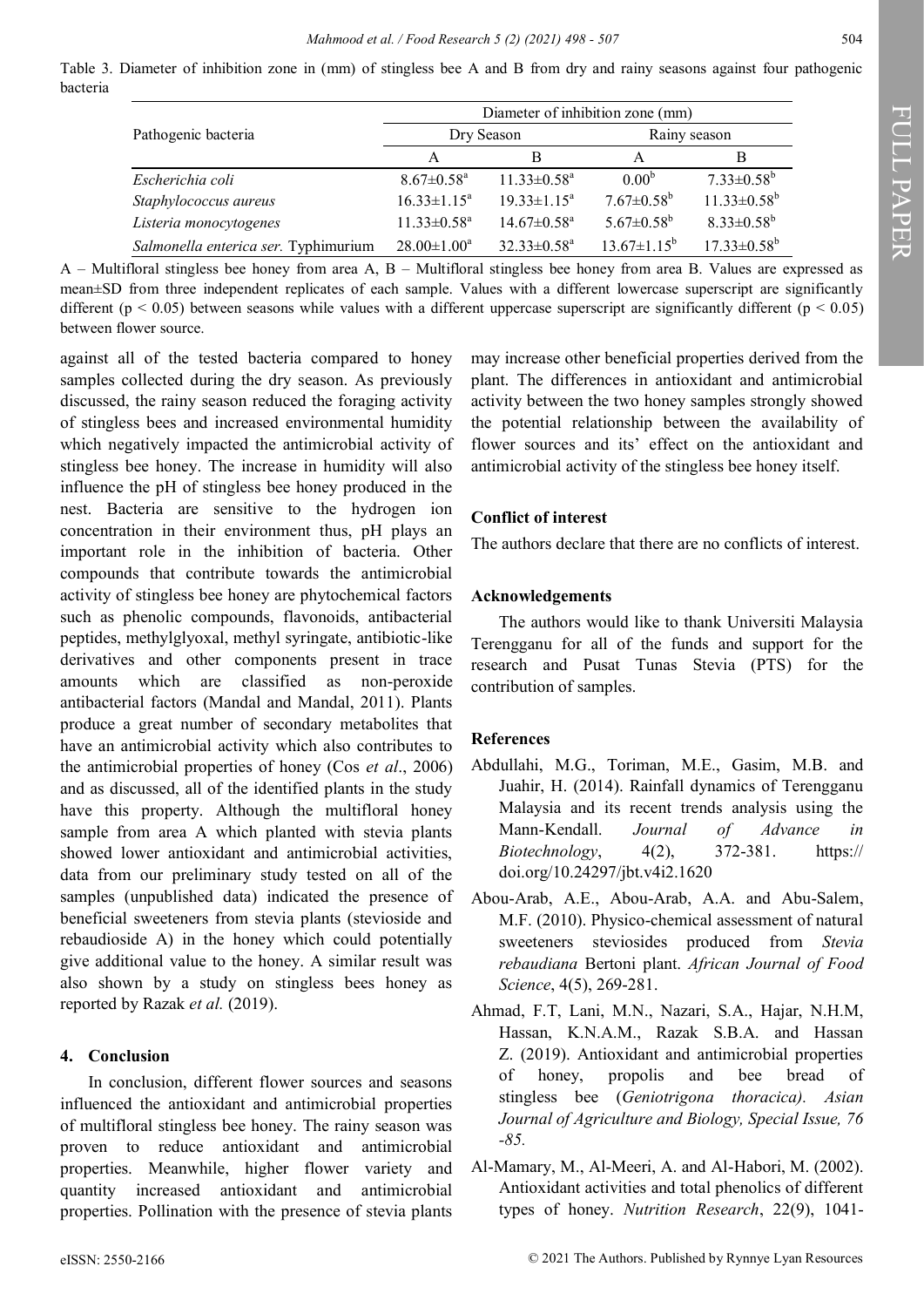1047. [https://doi.org/10.1016/S0271](https://doi.org/10.1016/S0271-5317(02)00406-2)-5317(02)00406- [2](https://doi.org/10.1016/S0271-5317(02)00406-2)

- Alzahrani, H.A., Boukraâ, L., YuvaBellik, F.A., Bakhotmah, B.A., Kolayli, S. and Sahin, H. (2012). Evaluation of the antioxidant activity of three varieties of honey from different botanical and geographical origins. *Global Journal of Health Science*, 4, 191-196. [https://doi.org/10.5539/](https://doi.org/10.5539/gjhs.v4n6p191) [gjhs.v4n6p191](https://doi.org/10.5539/gjhs.v4n6p191)
- Ameer, O.Z., Salman, I.M., Asmawi, M.Z., Ibraheem, Z.O. and Yam, M.F. (2012). Orthosiphonstamineus: traditional uses, phytochemistry, pharmacology, and toxicology. *Journal of Medicinal Food*, 15(8), 678- 690. <https://doi.org/10.1089/jmf.2011.1973>
- Aronne, G. (1999). Effects of relative humidity and temperature stress on pollen viability of *Cistusincanus* and *Myrtuscommunis*. *Grana*, 38 (6), 364-367. [https://](https://doi.org/10.1080/00173130050136154) [doi.org/10.1080/00173130050136154](https://doi.org/10.1080/00173130050136154)
- Ávila, S., Hornung, P.S., Teixeira, G.L., Malunga, L.N., Apea-Bah, F.B., Beux, M.R. and Ribani, R.H. (2019). Bioactive compounds and biological properties of Brazilian stingless bee honey have a strong relationship with the pollen floral origin. *Food Research International*, 123, 1 – 10. [https://](https://doi.org/10.1016/j.foodres.2019.01.068) [doi.org/10.1016/j.foodres.2019.01.068](https://doi.org/10.1016/j.foodres.2019.01.068)
- Benzie, I.F. and Strain, J.J. (1996). The ferric reducing ability of plasma (FRAP) as a measure of "antioxidant power": the FRAP assay. *Analytical Biochemistry*, 239(1), 70-76. [https://doi.org/10.1006/](https://doi.org/10.1006/abio.1996.0292) [abio.1996.0292](https://doi.org/10.1006/abio.1996.0292)
- Biluca, F.C., da Silva, T., Caon, T., Mohr, E.T.B., Vieira, G.N., Gonzaga, L.V., Vitali, L., Micke, G., Fett, R., Dalmarco, E.M. and Costa, A.C.O. (2020). Investigation of phenolic compounds, antioxidant and anti-inflammatory activities in stingless bee honey (*Meliponine*). *Food Research International,*  129*,* 108756. [https://doi.org/10.1016/](https://doi.org/10.1016/j.foodres.2019.108756) [j.foodres.2019.108756](https://doi.org/10.1016/j.foodres.2019.108756)
- Boussaid, A., Chouaibi, M., Rezig, L., Hellal, R., Donsì, F., Ferrari, G. and Hamdi, S. (2014). Physicochemical and bioactive properties of six honey samples from various floral origins from Tunisia. *Arabian Journal of Chemistry,* 11(2), 265 - 274. <https://doi.org/10.1016/j.arabjc.2014.08.011>
- Cos, P., Vlietinck, A.J., Berghe, D.V. and Maes, L. (2006). Anti-infective potential of natural products: how to develop a stronger *in vitro* 'proof-ofconcept'. *Journal of Ethnopharmacology*, 106(3), 290-302.<https://doi.org/10.1016/j.jep.2006.04.003>
- De Figueiredo-Mecca, G., Bego, L.R. and do Nascimento, F.S. (2013). Foraging behavior of

Scaptotrigonadepilis (Hymenoptera, Apidae, Meliponini) and its relationship with temporal and abiotic factors. *Sociobiology*, 60(3), 277-282. https:// [doi.org/10.13102/sociobiology.v60i3.267](https://doi.org/10.13102/sociobiology.v60i3.267-282)-282

- Duarte, A.W.F., dos Santos Vasconcelos, M.R., de Menezes, A.P.D., da Silva, S.C., Oda-souza, M. and López, A.M.Q. (2012). Composition and antioxidant activity of honey from Africanized and stingless bees in Alagoas (Brazil): a multivariate analysis. *Journal of Apicultural Research*, 51(1), 23-35. https:// [doi.org/10.3896/IBRA.1.51.1.04](https://doi.org/10.3896/IBRA.1.51.1.04)
- Ewnetu, Y., Lemma, W. and Birhane, N. (2013). Antibacterial effects of Apismellifera and stingless bees honeys on susceptible and resistant strains of *Escherichia coli, Staphylococcus aureus* and *Klebsiella pneumoniae* in Gondar, Northwest Ethiopia. *BMC Complementary and Alternative Medicine*, 13, 269. [https://doi.org/10.1186/1472](https://doi.org/10.1186/1472-6882-13-269)- [6882](https://doi.org/10.1186/1472-6882-13-269)-13-269
- Ferreira, I.C., Aires, E., Barreira, J.C. and Estevinho, L.M. (2009). Antioxidant activity of Portuguese honey samples: Different contributions of the entire honey and phenolic extract. *Food Chemistry*, 114(4), 1438-1443. [https://doi.org/10.1016/](https://doi.org/10.1016/j.foodchem.2008.11.028) [j.foodchem.2008.11.028](https://doi.org/10.1016/j.foodchem.2008.11.028)
- Garedew, A., Schmolz, E. and Lamprecht, I. (2003). The antimicrobial activity of honey of the stingless bee Trigona spp. *Journal of Apicultural Science*, 47(1), 37-49
- Gheldof, N. and Engeseth, N.J. (2002). Antioxidant Capacity of Honeys from Various Floral Sources Based on the Determination of Oxygen Radical Absorbance Capacity and Inhibition of *in Vitro* Lipoprotein Oxidation in Human Serum Samples. *Journal of Agricultural and Food Chemistry,* 50(10), 3050-3055. https:// [doi.org/10.1021/jf0114637](https://doi.org/10.1021/jf0114637)
- Govindappa, M. (2015). A review on role of plant (s) extracts and its phytochemicals for the management of diabetes. *Journal of Diabetes and Metabolism*, 6 (7), 1-38.
- Halim, A.A., Zain, Z.M., Mubarak, A. and Ahmad, F.T. (2019). Effect of different drying methods on antioxidant properties, stevioside and rebaudioside A contents of stevia (*Stevia rebaudiana* Bertoni) leaves. *Asian Journal of Agriculture and Biology,* 7(1), 61-68.
- Harder, L.D., Jordan, C.Y., Gross, W. and Routley, M.B. (2004). Beyond floricentrism: the pollination function of inflorescences. *Plant Species Biology*, 19 (3), 137-148. [https://doi.org/10.1111/j.1442](https://doi.org/10.1111/j.1442-1984.2004.00110.x)- [1984.2004.00110.x](https://doi.org/10.1111/j.1442-1984.2004.00110.x)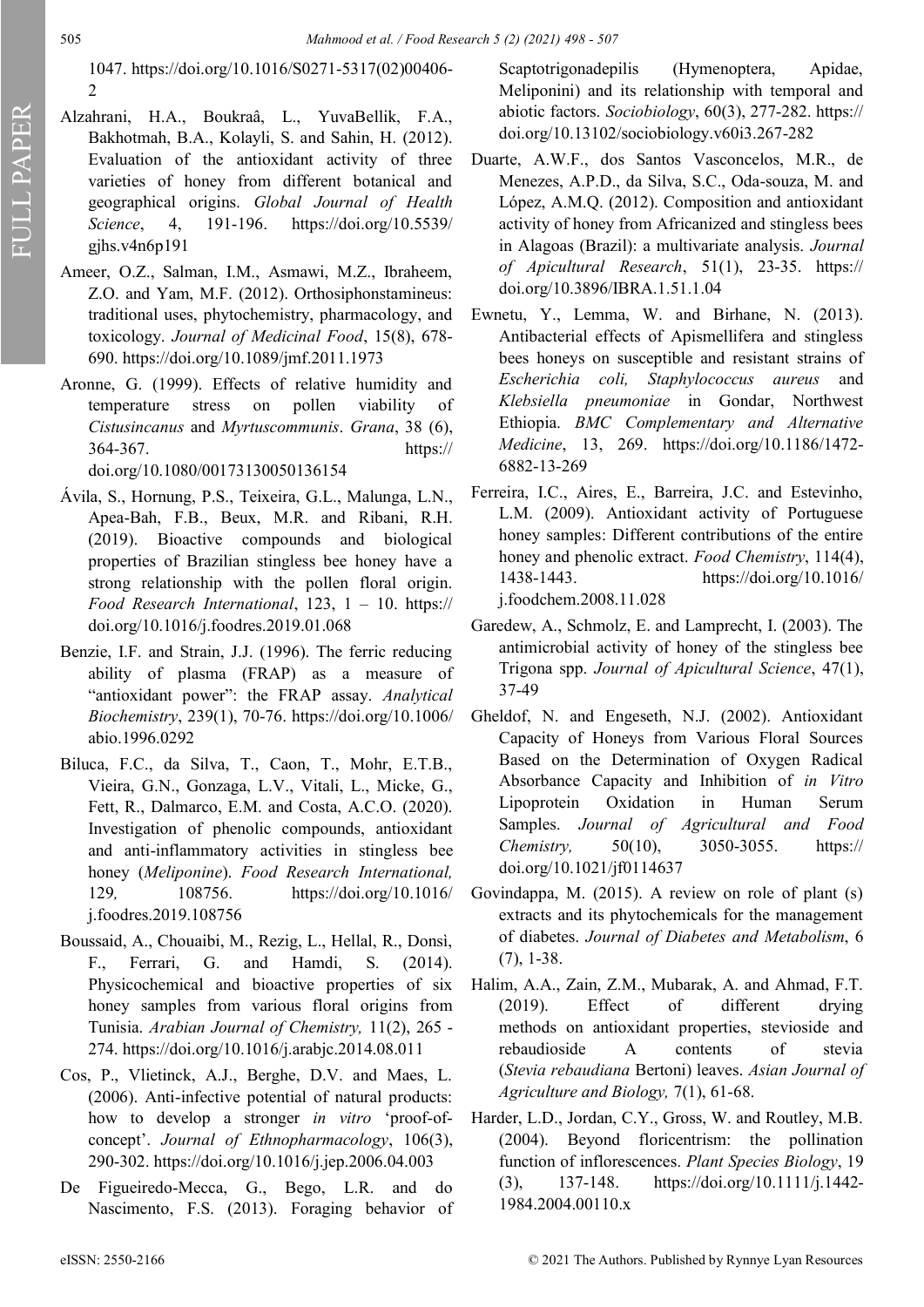- Hasali, N.H.M., Zamri, A.I., Lani, M.N., Mubarak, A. and Suhaili, Z. (2015). Identification of lactic acid bacteria from Meliponine honey and their antimicrobial activity against pathogenic bacteria. *American-Eurasian Journal of Sustainable Agriculture*, 9(6), 1-7.
- Iurlina, M.O., Saiz, A.I., Fritz, R. and Manrique, G.D. (2009). Major flavonoids of Argentinean honeys. Optimisation of the extraction method and analysis of their content in relationship to the geographical source of honeys. *Food Chemistry*, 115(3), 1141- 1149. [https://doi.org/10.1016/](https://doi.org/10.1016/j.foodchem.2009.01.003) [j.foodchem.2009.01.003](https://doi.org/10.1016/j.foodchem.2009.01.003)
- Jaapar, M.F., Jajuli, R., Mispan, R. and Ghani I.A. (2018). Foraging behavior of stingless bee *Heterotrigona itama* (Cockerell, 1918) (*Hymenoptera: Apidae: Meliponini*). AIP Conference Proceedings 1940(1), 020037. [https://](https://doi.org/10.1063/1.5027952) [doi.org/10.1063/1.5027952](https://doi.org/10.1063/1.5027952)
- Jimenez, M., Beristain, C.I., Azuara, E., Mendoza, M.R. and Pascual, L.A. (2016). Physicochemical and antioxidant properties of honey from Scaptotrigonamexicana bee. *Journal of Apicultural Research*, 55(2), 151-160. https:// [doi.org/10.1080/00218839.2016.1205294](https://doi.org/10.1080/00218839.2016.1205294)
- Kąkol E., Capecka E., Michalec Ż. and Libik-Konieczny M. (2012). Preliminary Studies on Stevia Rebaudiana Bertoni Plants Cultivated Under the Field Conditions of Southern Poland. *International Journal of Scientific Research*, 3(8), 1-2. https:// [doi.org/10.15373/22778179/August2014/1](https://doi.org/10.15373/22778179/August2014/1)
- Keng, C.B., Haron, H., Talib, R.A. and Subramaniam, P. (2017). Physical Properties, Antioxidant Content and Anti-Oxidative Activities of Malaysian Stingless Stingless bee (*Trigona* spp.) Honey. *Journal of Agricultural Science*, 9(13), 32. [https://](https://doi.org/10.5539/jas.v9n13p32) [doi.org/10.5539/jas.v9n13p32](https://doi.org/10.5539/jas.v9n13p32)
- Kennedy, D.O. and Wightman, E.L. (2011). Herbal extracts and phytochemicals: plant secondary metabolites and the enhancement of human brain function. *Advances in Nutrition: An International Review Journal*, 2(1), 32-50. [https://doi.org/10.3945/](https://doi.org/10.3945/an.110.000117) [an.110.000117](https://doi.org/10.3945/an.110.000117)
- Khalil, M.I., Mahaneem, M., Jamalullail, S.M.S., Alam, N. and Sulaiman, S.A. (2011). Evaluation of radical scavenging activity and colour intensity of nine Malaysian honeys of different origin. *Journal of ApiProduct and ApiMedical Science*, 3(1), 4-11. <https://doi.org/10.3896/IBRA.4.03.1.02>
- Kuhn-Neto, B., Contrera, F.A.L, Castro, M.S. and Nieh, J.C. (2009) Long distance foraging and recruitment by a stingless bee *Melipona mandacaia*. *Apidologie*, 40, 472–480. <https://doi.org/10.1051/apido/2009007>
- Mandal, M.D. and Mandal, S. (2011). Honey: its medicinal property and antibacterial activity. *Asian Pacific Journal of Tropical Biomedicine*, 1(2), 154- 160. [https://doi.org/10.1016/S2221](https://doi.org/10.1016/S2221-1691(11)60016-6)-1691(11)60016-6
- Marcos, J.V., Nava, R., Cristóbal, G., Redondo R., Escalante-Ramírez, B., Bueno, G., Déniz, Ó., González-Porto, A., Pardo, C., Chung, F. and Rodríguez, T. (2015). Automated pollen identification using microscopic imaging and texture analysis. *Micron*, 68, 36-46. [https://doi.org/10.1016/](https://doi.org/10.1016/j.micron.2014.09.002) [j.micron.2014.09.002](https://doi.org/10.1016/j.micron.2014.09.002)
- Marfo, E.K., Kyeremateng, D.O. and Nkum, S. (2016). Compositional Characteristics of honey from BrongAhafo region of Ghana. *ADRRI Journal of Agriculture and Food Sciences*, 2(10),1-16
- Menezes, C., Vollet-Neto, A., Contrera, F.A.F.L., Venturieri, G.C. and Imperatriz-Fonseca, V.L. (2013). The role of useful microorganisms to stingless bees and stingless beekeeping. In Vit, P., Pedro, S. and Roubik, D. (Eds.) Pot-Honey, p. 153- 171. New York: Springer. [https://](https://doi.org/10.1007/978-1-4614-4960-7_10) [doi.org/10.1007/978](https://doi.org/10.1007/978-1-4614-4960-7_10)-1-4614-4960-7\_10
- Moniruzzaman, M., Sulaiman, S.A., Khalil, M.I. and Gan, S.H. (2013). Evaluation of physicochemical and antioxidant properties of sourwood and other Malaysian honeys: a comparison with manuka honey. *Chemistry Central Journal*, 7, 138. [https://](https://doi.org/10.1186/1752-153X-7-138) [doi.org/10.1186/1752](https://doi.org/10.1186/1752-153X-7-138)-153X-7-138
- Mulu, A., Tessema, B. and Derbie, F. (2004). In vitro assessment of the antimicrobial potential of honey on common human pathogens. *The Ethiopian Journal of Health Development,* 18(2), 106-112. https:// [doi.org/10.4314/ejhd.v18i2.9945](https://doi.org/10.4314/ejhd.v18i2.9945)
- Nascimento, D.L. and Nascimento, F.S. (2012). Extreme Effects of Season on the Foraging Activities and Colony Productivity of a Stingless Bee (Meliponaasilvai Moure, 1971) in Northeast Brazil. *Psyche: A Journal of Entomology,* 2012, 267361.<https://doi.org/10.1155/2012/267361>
- Oyerinde, A.A., Chuwang, P.Z., Oyerinde, G.T. and Adeyemi, S.A. (2014). Assessment of the impact of climate change on honey and propolis production in Nigeria. *Academia Journal of Environmental Science*, 2(3), 37-42.
- Podolak, R., Enache, E., Stone, W., Black, D.G. and Elliott, P.H. (2010). Sources and risk factors for contamination, survival, persistence, and heat resistance of *Salmonella* in low-moisture foods. *Journal of Food Protection*, 73(10), 1919-1936. [https://doi.org/10.4315/0362](https://doi.org/10.4315/0362-028X-73.10.1919)-028X-73.10.1919
- Pradhan, L. and Bhatnagar, S. (2016). Exploration of cytotoxic and antioxidant potential of